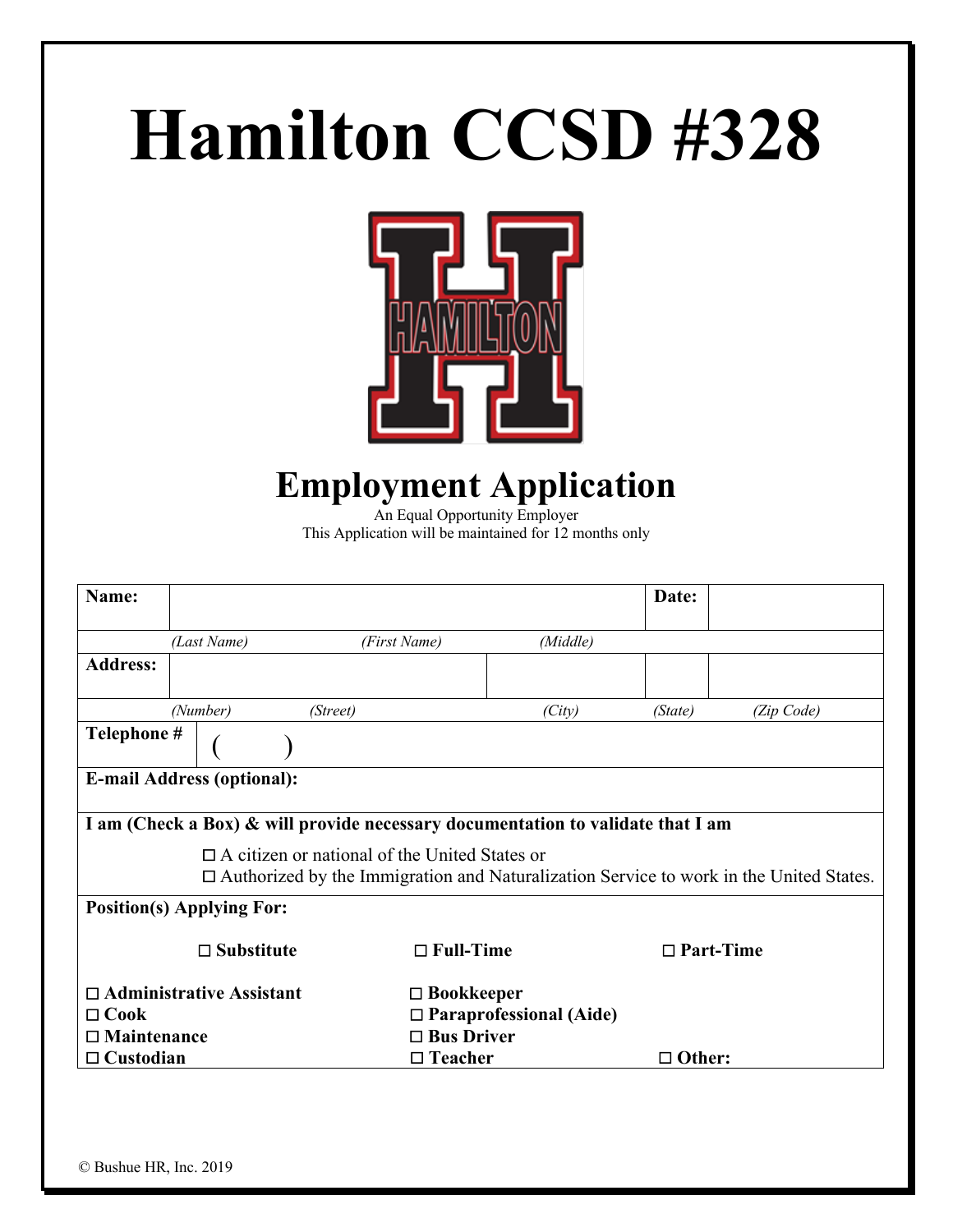|                                                                                                         | Have you ever worked for this school district before?<br>$\Box$ Yes $\Box$ No |  |       |             |                |                           |  |  |
|---------------------------------------------------------------------------------------------------------|-------------------------------------------------------------------------------|--|-------|-------------|----------------|---------------------------|--|--|
|                                                                                                         |                                                                               |  |       |             |                |                           |  |  |
| Date available to Start:                                                                                |                                                                               |  |       |             |                |                           |  |  |
| Are you available to Work: $\Box$ Full-time $\Box$ Part-time                                            |                                                                               |  |       | $\Box$ Days | $\Box$ Nights  | $\square$ <i>Weekends</i> |  |  |
| List any day or hours you are unable to work:                                                           |                                                                               |  |       |             |                |                           |  |  |
|                                                                                                         | (Name)                                                                        |  |       |             | (Relationship) |                           |  |  |
| <b>List Any Friends or</b>                                                                              |                                                                               |  |       |             |                |                           |  |  |
| <b>Relatives working</b><br>here:                                                                       |                                                                               |  |       |             |                |                           |  |  |
|                                                                                                         |                                                                               |  |       |             |                |                           |  |  |
|                                                                                                         |                                                                               |  |       |             |                |                           |  |  |
| Please indicate your source of referral:                                                                |                                                                               |  |       |             |                |                           |  |  |
| $\Box$ District Employee $\Box$ Newspaper $\Box$ Employment Agency $\Box$ Contacted On Own $\Box$ Other |                                                                               |  |       |             |                |                           |  |  |
| Name:                                                                                                   |                                                                               |  | Name: |             |                |                           |  |  |

## **United States Military Service:**

| Do you have United States Military Experience? $\Box$ Yes $\Box$ No |  |                                      |  | <b>Branch:</b>                            |  |
|---------------------------------------------------------------------|--|--------------------------------------|--|-------------------------------------------|--|
| <b>Date Entered:</b><br>Date<br>Discharged:                         |  | <b>Rank at Time of</b><br>Discharge: |  |                                           |  |
| <b>Special Skills or</b><br><b>Training from Service:</b>           |  |                                      |  | <b>Present Military</b><br><b>Status:</b> |  |

### **Education & Training:**

Please list educational institutions (high school, technical schools, college) attended beginning with the most recent.

| <b>Name &amp; Location of School</b> | <b>Number of Years</b><br>Completed<br>(circle one) | <b>Degree Earned/Major</b> |
|--------------------------------------|-----------------------------------------------------|----------------------------|
|                                      | $1 \quad 2 \quad 3 \quad 4$                         |                            |
|                                      | $1 \quad 2 \quad 3 \quad 4$                         |                            |
|                                      | $1 \quad 2 \quad 3$<br>$\overline{\mathbf{4}}$      |                            |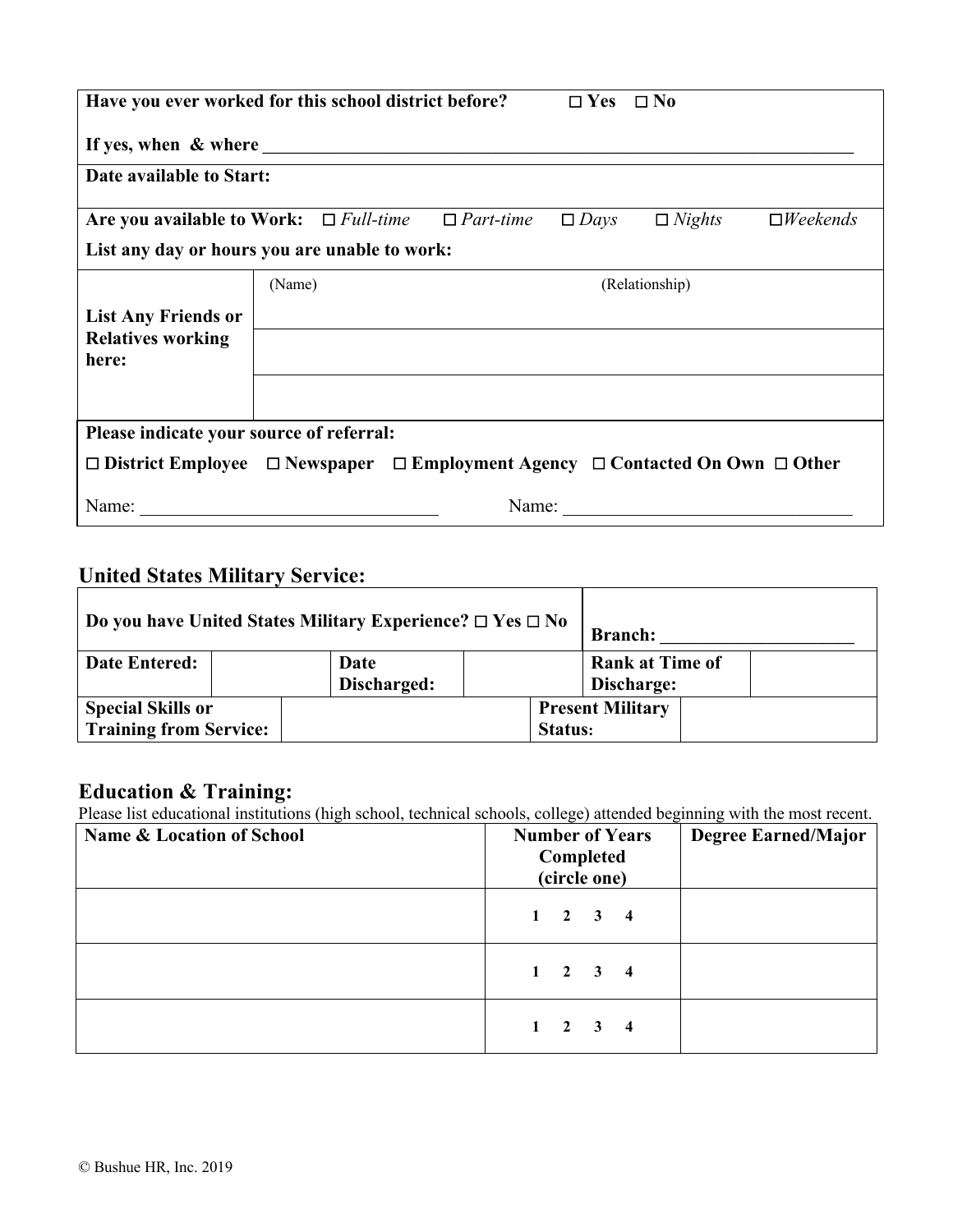#### **Work Experience:** List below your previous employers, starting with the most current one.

| <b>Employer Name:</b>            | Address:                            |
|----------------------------------|-------------------------------------|
|                                  |                                     |
| Position:                        | Dates - From<br>To                  |
| Supervisor -Name and Title       | Phone                               |
|                                  | ⟩<br>(                              |
| Reason for Leaving               |                                     |
|                                  |                                     |
| <b>Employer Name:</b>            | Address:                            |
| Position:                        | Dates - From<br>To                  |
|                                  |                                     |
| Supervisor - Name and Title      | Phone                               |
|                                  | $\mathcal{E}$<br>€                  |
| Reason for Leaving               |                                     |
|                                  |                                     |
| <b>Employer Name:</b>            | Address:                            |
| Position:                        | Dates - From<br>To                  |
|                                  |                                     |
| <b>Supervisor Name and Title</b> | Phone                               |
|                                  |                                     |
| Reason for Leaving               |                                     |
|                                  |                                     |
| <b>Employer Name:</b>            | Address:                            |
| Position:                        | Dates - From<br>$\operatorname{To}$ |
|                                  |                                     |
| Supervisor Name and Title        | Phone                               |
|                                  |                                     |
| Reason for Leaving               |                                     |
|                                  |                                     |

**Are there any other places you have worked in addition to those listed above? 
□ Yes**  $\Box$  **No**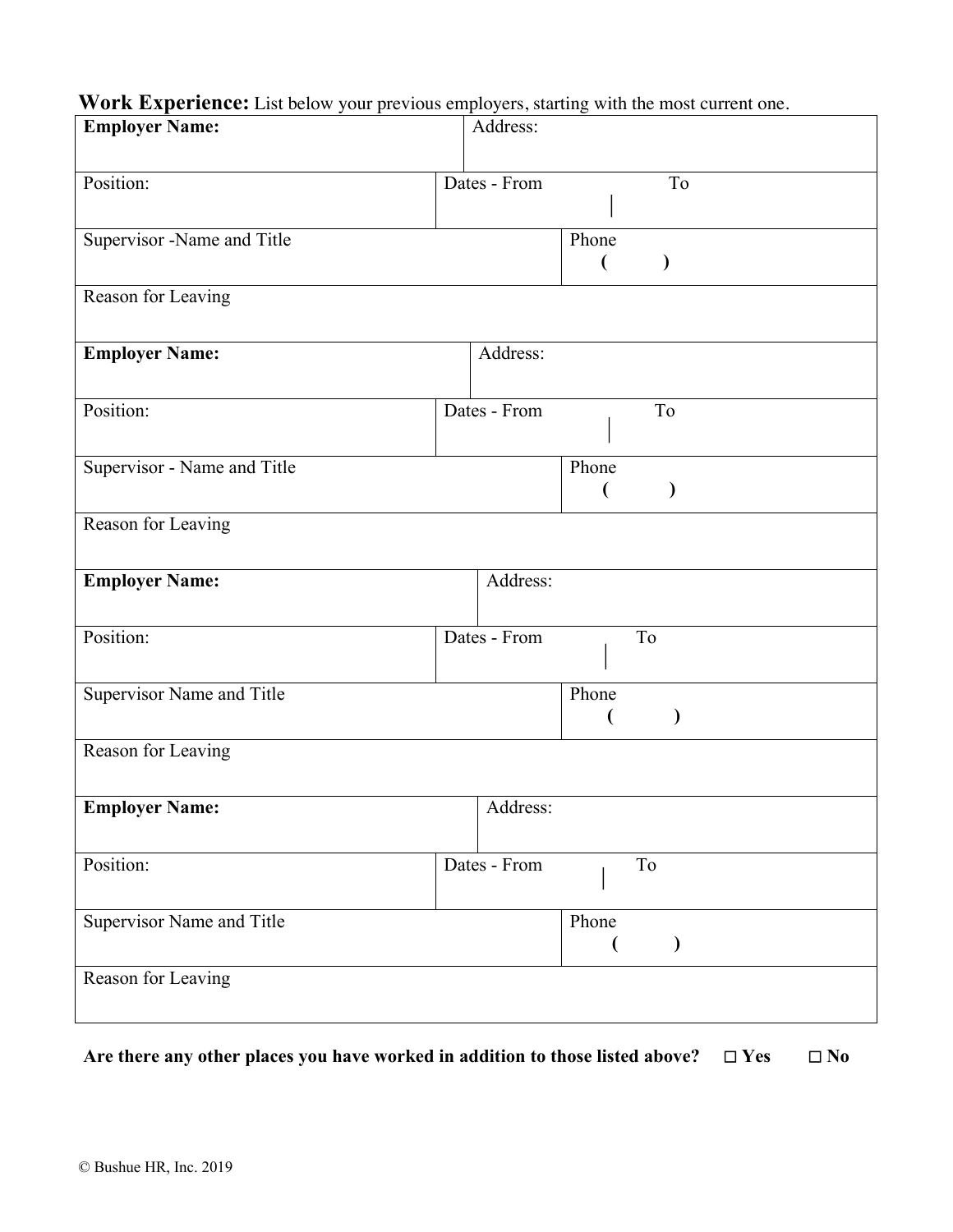#### **Additional Experience:**

Please list any additional experience.

**Professional References:** Include three professional references who supervised your previous work (principals, supervisors, superintendents).

 $\_$  , and the set of the set of the set of the set of the set of the set of the set of the set of the set of the set of the set of the set of the set of the set of the set of the set of the set of the set of the set of th

| <b>Name</b> | <b>Address, City, State</b> | <b>Position</b> | <b>Phone Number</b> |
|-------------|-----------------------------|-----------------|---------------------|
|             |                             |                 |                     |
|             |                             |                 |                     |
|             |                             |                 |                     |
|             |                             |                 |                     |
|             |                             |                 |                     |
|             |                             |                 |                     |

THIS SECTION MUST BE COMPLETED AS PART OF THE APPLICATION PROCESS. PLEASE MAKE CERTAIN THAT YOU ANSWER ALL OF THE QUESTIONS TRUTHFULLY. OMISSION OR FALSIFICATION OF ANY CRIMINAL INFORMATION WILL BE GROUNDS FOR IMMEDIATE DISMISSAL.

£ **Yes** £ **No** Have you ever been convicted of an offense other than a minor traffic violation?

If **YES**, when, where, and disposition of the conviction:

 $\mathcal{L}_\mathcal{L} = \mathcal{L}_\mathcal{L} = \mathcal{L}_\mathcal{L} = \mathcal{L}_\mathcal{L} = \mathcal{L}_\mathcal{L} = \mathcal{L}_\mathcal{L} = \mathcal{L}_\mathcal{L} = \mathcal{L}_\mathcal{L} = \mathcal{L}_\mathcal{L} = \mathcal{L}_\mathcal{L} = \mathcal{L}_\mathcal{L} = \mathcal{L}_\mathcal{L} = \mathcal{L}_\mathcal{L} = \mathcal{L}_\mathcal{L} = \mathcal{L}_\mathcal{L} = \mathcal{L}_\mathcal{L} = \mathcal{L}_\mathcal{L}$ *Note: An applicant for employment is not obligated to disclose sealed or expunged records of conviction or arrest. You are also not obligated to disclose expunged juvenile records of adjudication or arrest.*

- £ **Yes** £ **No** Have you ever been convicted of, had adjudication withheld, pled no contest to, or entered a pretrial intervention program for a misdemeanor or felony criminal charge? (IF YES, EXPLAIN ON SEPARATE SHEET)
- £ **Yes** £ **No** Have you ever been the subject of an indicated report by DCFS or similar state agency? (IF YES, EXPLAIN ON SEPARATE SHEET)

£ **Yes** £ **No**Have you ever been suspended without pay, or dismissed from employment, or resigned while an investigation was in progress for possible disciplinary action? IF YES, WHERE\_\_\_\_\_\_\_\_\_\_\_\_\_\_\_\_\_\_\_\_\_\_\_\_\_\_\_\_\_\_\_\_\_\_\_\_\_\_\_\_\_\_\_\_\_\_\_\_\_\_\_\_\_\_\_\_\_\_\_\_\_\_ and WHEN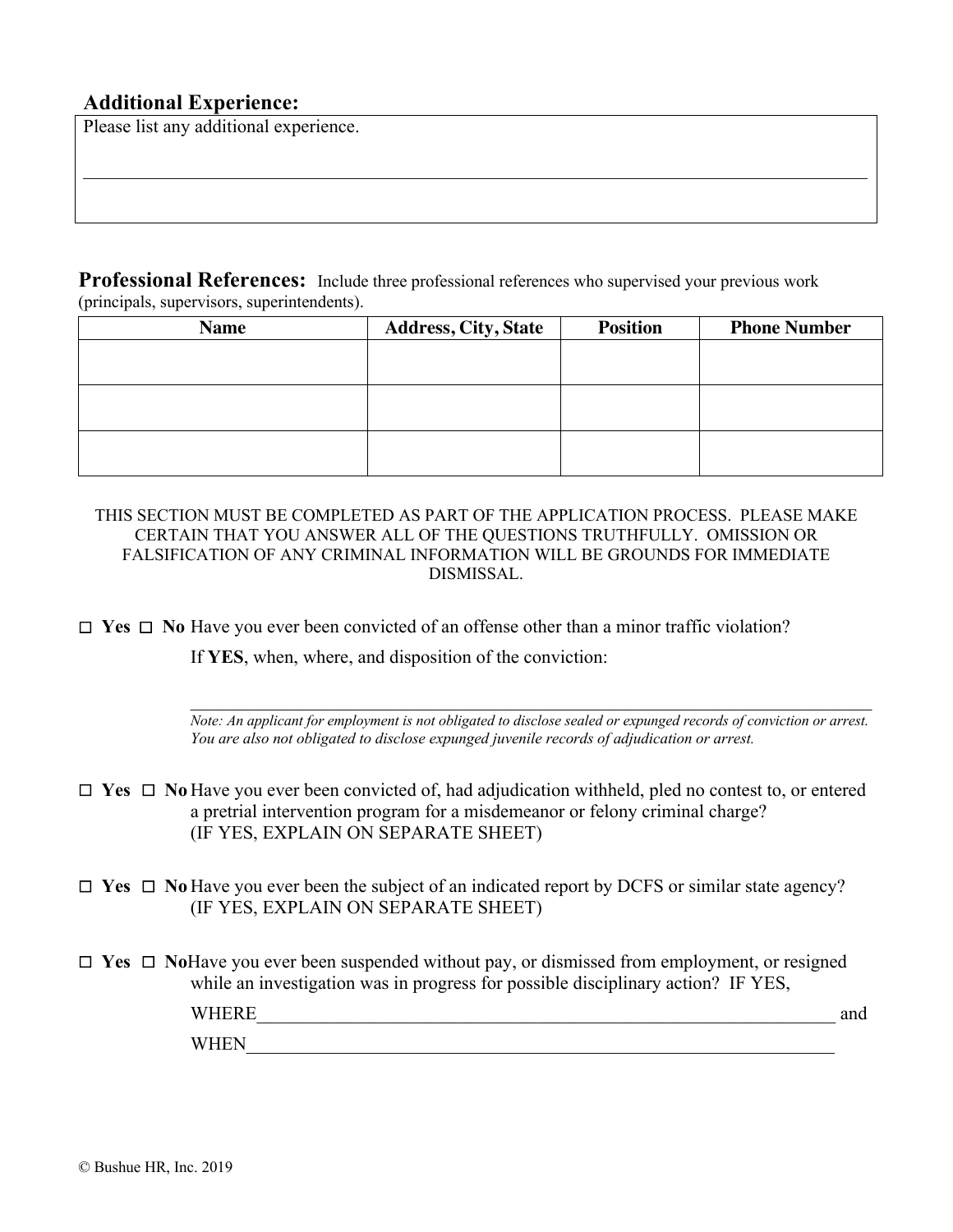By signing below, I understand that the information provided is true and correct, and that any misstatements or omission of material facts in the application or the hiring process may result in discontinuing of the hiring process or termination of employment, no matter when discovered. I agree that the district shall not be held liable in any respect if my employment is terminated because of false statements, answers or omissions made by me in this application.

I authorize the school district to analyze the truthfulness of all statements made on this application, complete reference checks from my current and former employers, and others that may provide information regarding my education and experiences. I also authorize a criminal background, sex offender, and other checks required by Federal and State government and the school code. I acknowledge that consideration for employment is contingent on the results of these background check(s). In addition, I give my consent for all contacted persons including current and former employers to provide information concerning this application, and I release each such person from liability for providing information to the school district.

I hereby attest that all statements made by me above are true to the best of my knowledge, and I agree to the terms noted above.

**Date:** \_\_\_\_\_\_\_\_\_\_\_\_\_\_\_\_\_\_ **Applicant's Signature:** \_\_\_\_\_\_\_\_\_\_\_\_\_\_\_\_\_\_\_\_\_\_\_\_\_\_\_\_\_\_\_\_\_\_\_\_\_\_\_\_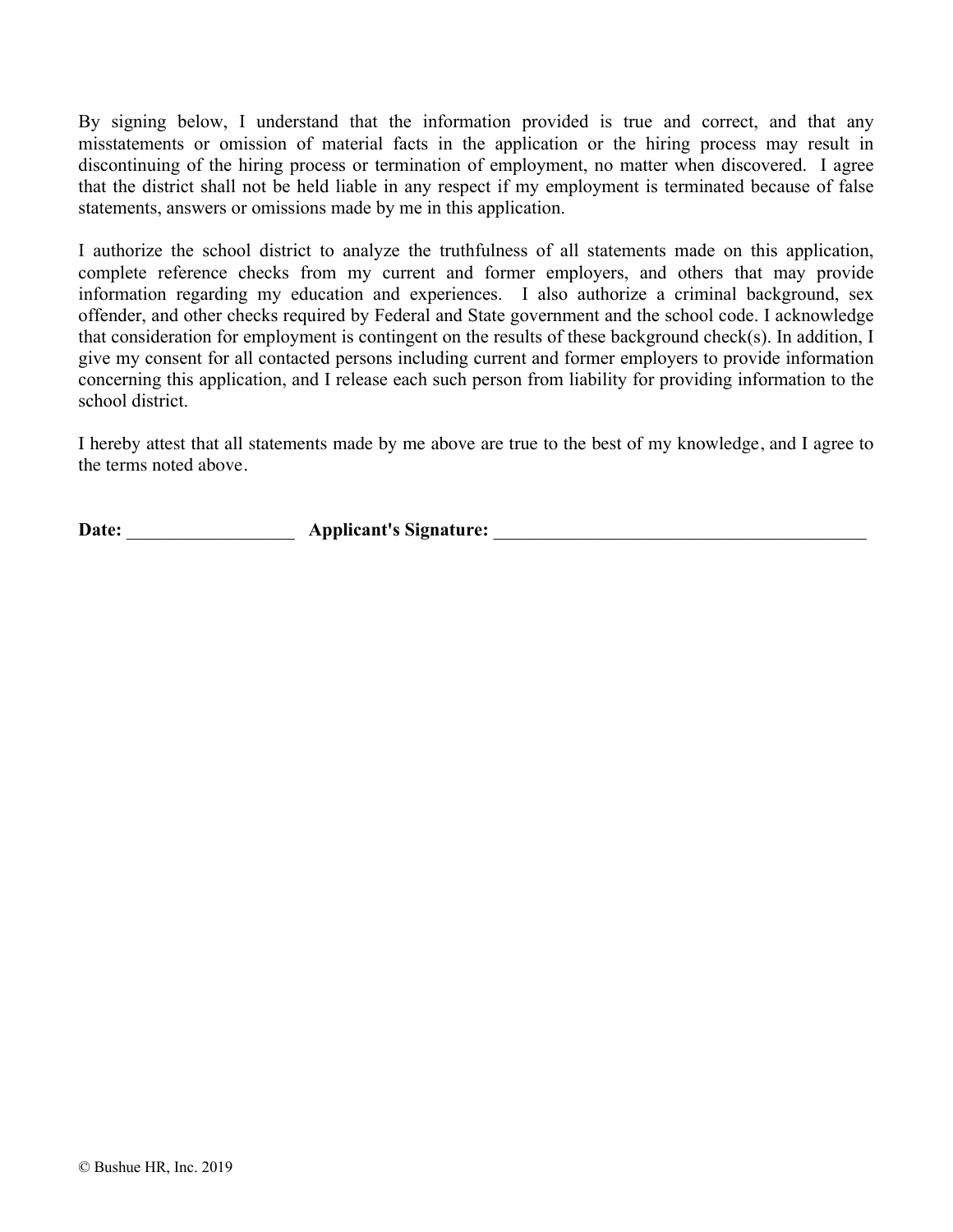#### Please complete the following section if applying for a **CERTIFIED POSITION**

|                                       |                                                                                  |                                                                                                | No. of Hours: |                                                                                                              |  |
|---------------------------------------|----------------------------------------------------------------------------------|------------------------------------------------------------------------------------------------|---------------|--------------------------------------------------------------------------------------------------------------|--|
|                                       |                                                                                  |                                                                                                | No. of Hours: |                                                                                                              |  |
| Are you now under contract to teach?  |                                                                                  | $\square$ YES                                                                                  | $\Box$ NO     |                                                                                                              |  |
| List any endorsements you hold:       |                                                                                  |                                                                                                |               |                                                                                                              |  |
|                                       |                                                                                  |                                                                                                |               | If applying for a high school or junior high position, what subjects are you licensed to teach in Illinois?  |  |
|                                       |                                                                                  |                                                                                                |               | ,我们也不能在这里的时候,我们也不能在这里的时候,我们也不能会在这里的时候,我们也不能会在这里的时候,我们也不能会在这里的时候,我们也不能会在这里的时候,我们也不                            |  |
|                                       |                                                                                  |                                                                                                |               | Which extra class activities (including intramurals or interscholastic athletics) are you willing to direct? |  |
| Do you hold a valid Illinois License? | ,我们也不能在这里的时候,我们也不能在这里的时候,我们也不能会在这里的时候,我们也不能会在这里的时候,我们也不能会在这里的时候,我们也不能会在这里的时候,我们也 |                                                                                                | <b>YES</b>    | $\Box$ NO                                                                                                    |  |
| What type $(s)$ :                     | $\Box$ Professional Educator License (PEL)                                       |                                                                                                |               | $\Box$ Educator License with Stipulations (ELS)                                                              |  |
|                                       | $\Box$ Substitute License                                                        |                                                                                                |               |                                                                                                              |  |
|                                       | Illinois Educator Identifying Number (IEIN): ___________________________________ |                                                                                                |               |                                                                                                              |  |
|                                       |                                                                                  | Please complete the following section if applying for a<br><b>SUBSTITUTE TEACHING POSITION</b> |               |                                                                                                              |  |
|                                       | What is your preference for substituting?                                        |                                                                                                |               |                                                                                                              |  |
|                                       | Elementary                                                                       |                                                                                                | Jr. High      | High School                                                                                                  |  |
| Do you have a valid Illinois License? |                                                                                  | $\square$ YES                                                                                  | $\Box$ NO     |                                                                                                              |  |
| What type $(s)$ :                     | $\Box$ Professional Educator License (PEL)                                       |                                                                                                |               | $\Box$ Educator License with Stipulations (ELS)                                                              |  |
|                                       | $\Box$ Substitute License                                                        |                                                                                                |               |                                                                                                              |  |
|                                       | Illinois Educator Identifying Number (IEIN): ___________________________________ |                                                                                                |               |                                                                                                              |  |
|                                       |                                                                                  |                                                                                                |               |                                                                                                              |  |

 $\mathcal{L}_\mathcal{L} = \mathcal{L}_\mathcal{L} = \mathcal{L}_\mathcal{L} = \mathcal{L}_\mathcal{L} = \mathcal{L}_\mathcal{L} = \mathcal{L}_\mathcal{L} = \mathcal{L}_\mathcal{L} = \mathcal{L}_\mathcal{L} = \mathcal{L}_\mathcal{L} = \mathcal{L}_\mathcal{L} = \mathcal{L}_\mathcal{L} = \mathcal{L}_\mathcal{L} = \mathcal{L}_\mathcal{L} = \mathcal{L}_\mathcal{L} = \mathcal{L}_\mathcal{L} = \mathcal{L}_\mathcal{L} = \mathcal{L}_\mathcal{L}$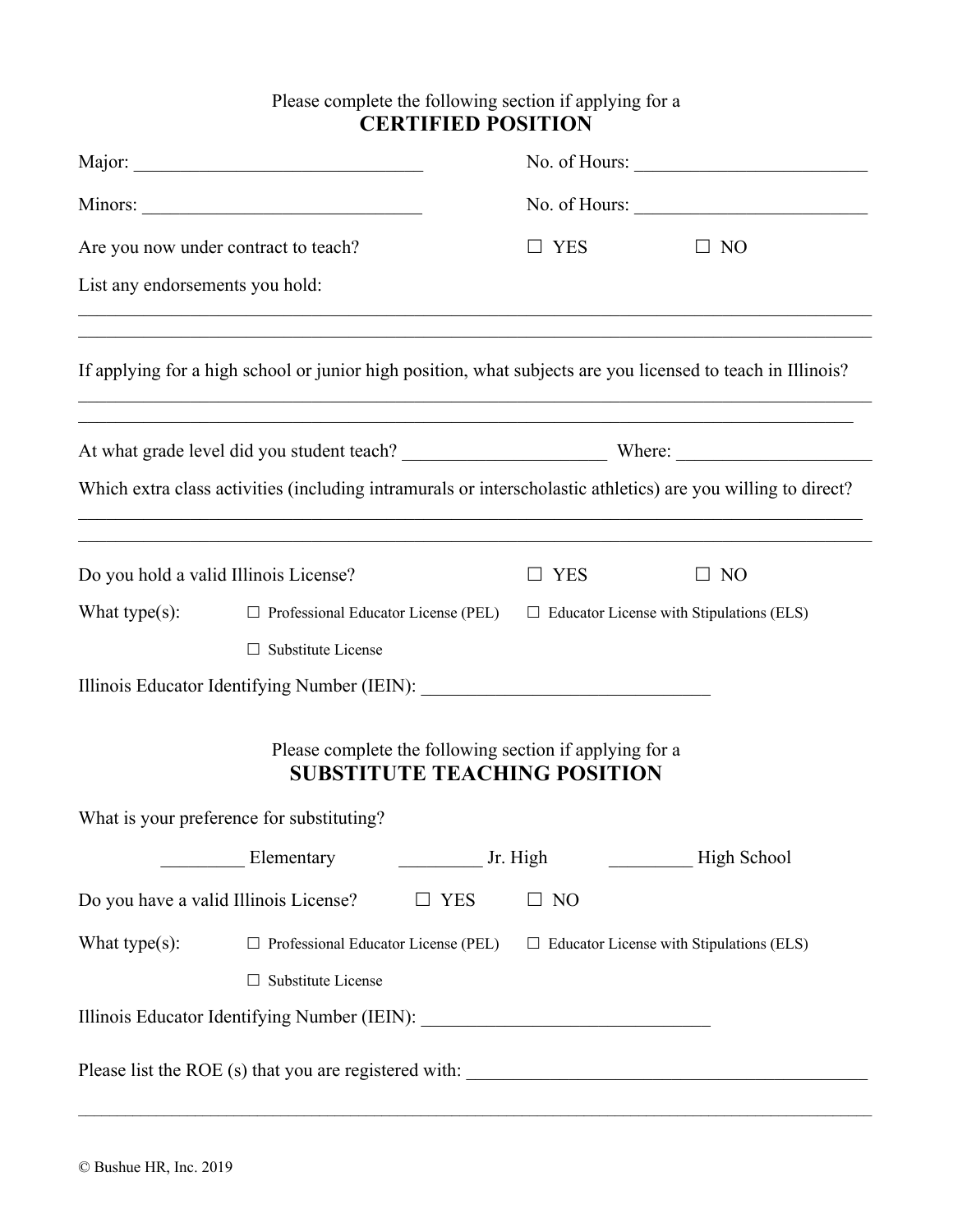#### Please complete the following section if applying for a **SCHOOL BUS DRIVER POSITION**

All driver applicants who currently possess a Commercial Drivers License (CDL) or whose position for the school district would require a Commercial Drivers License (CDL) need to complete the section below. DOT requires that employment for at least 3 years and/or commercial driving experience for the past 10 years be shown.

| Name:                       |         |               |     |
|-----------------------------|---------|---------------|-----|
| <b>Address:</b>             |         |               |     |
| City:                       | State:  | Zip:          |     |
| <b>Contact Person:</b>      |         | <b>Phone:</b> |     |
| <b>Dates of Employment:</b> |         |               |     |
| From: Mo.<br>Yr             | To: Mo. |               | Yr. |
| <b>Reason For Leaving:</b>  |         |               |     |
|                             |         |               |     |
| Name:                       |         |               |     |
| <b>Address:</b>             |         |               |     |
| City:                       | State:  | Zip:          |     |
| <b>Contact Person:</b>      |         | <b>Phone:</b> |     |
| <b>Dates of Employment:</b> |         |               |     |
| From: Mo.<br>Yr             | To: Mo. |               | Yr. |
| <b>Reason For Leaving:</b>  |         |               |     |
|                             |         |               |     |
| Name:                       |         |               |     |
| <b>Address:</b>             |         |               |     |
| City:                       | State:  | Zip:          |     |
| <b>Contact Person:</b>      |         | <b>Phone:</b> |     |
| <b>Dates of Employment:</b> |         |               |     |
| From: Mo.<br>Yr             | To: Mo. |               | Yr. |
| <b>Reason For Leaving:</b>  |         |               |     |

#### **PAST EMPLOYERS REQUIRING CDL:**

(ATTACH SHEET IF MORE SPACE IS NEEDED)